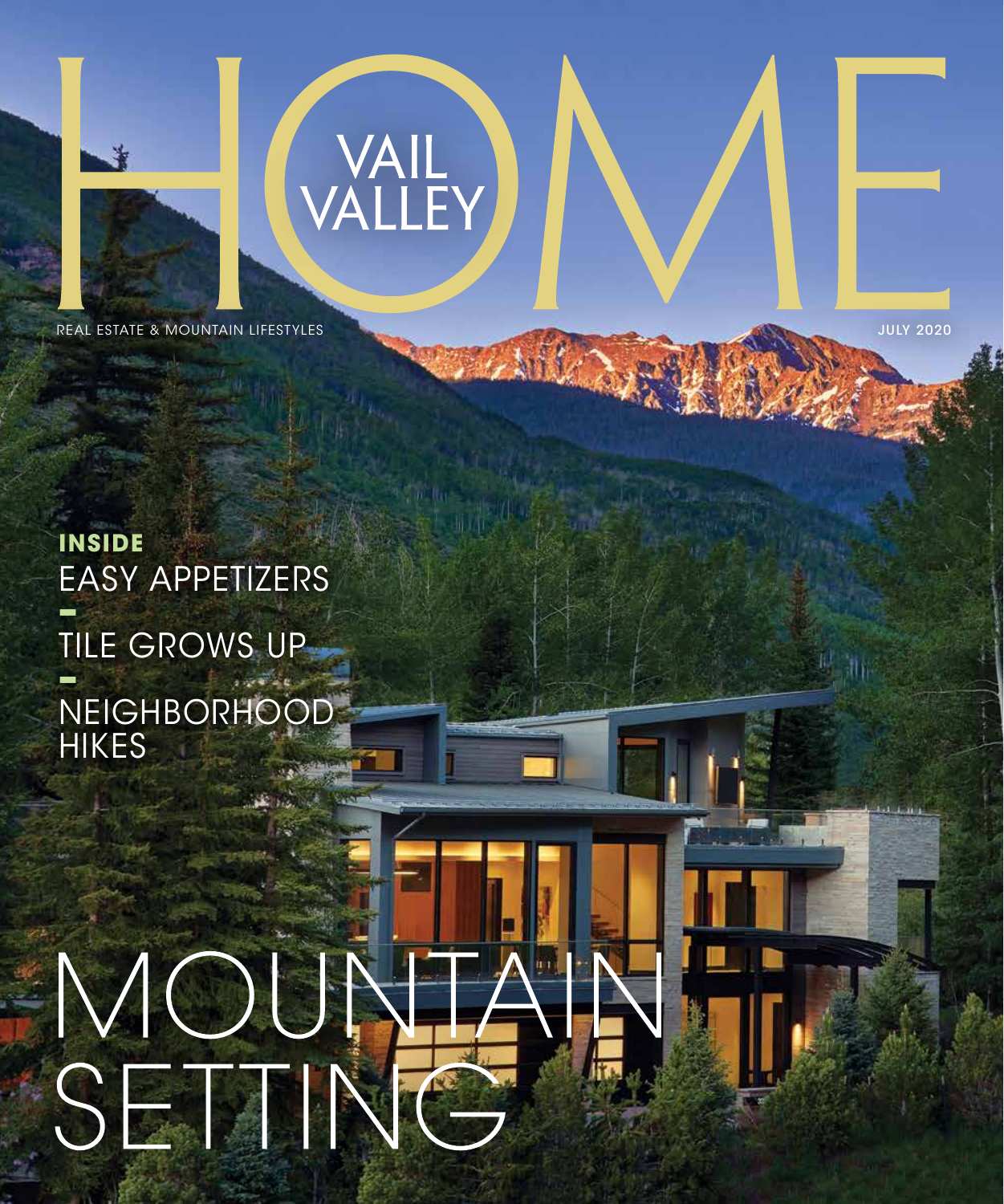## BEFORE & AFTER

#### *Home built in the '70s gets an update to highlight the owners' art collection*

*by* **KIM FULLER •** *photos by* **MICHAEL BRANDS, MOUNTAIN HOME PHOTO**





ESIGN WORK FOR THIS<br>
remodel project in<br>
aspen began in the fa<br>
of 2018. Construction<br>
started early in 2019 and the remodel project in aspen began in the fall of 2018. Construction project was complete that June. The Sipes Architects team worked with High Country

Builders, the contractor, and the owners of the property were very instrumental with choosing details and interior selections.

"It was a home built in the 1970s, in a wonderful neighborhood, near the Roaring Fork River, surrounded by trees," shares Todd Biekkola,

partner of Sipes Architects. "It had served as a rental home for several years and the owners were planning to move back to Aspen and wanted to update the interiors."

The existing home had dark, heavy and outdated materials, Biekkola explains.

"The goal of the project was to renovate the interior with cleaner and brighter finishes that would highlight the owners' large art collection," he says," provide a comfortable and luxurious master bath, and improve the heating in the house by installing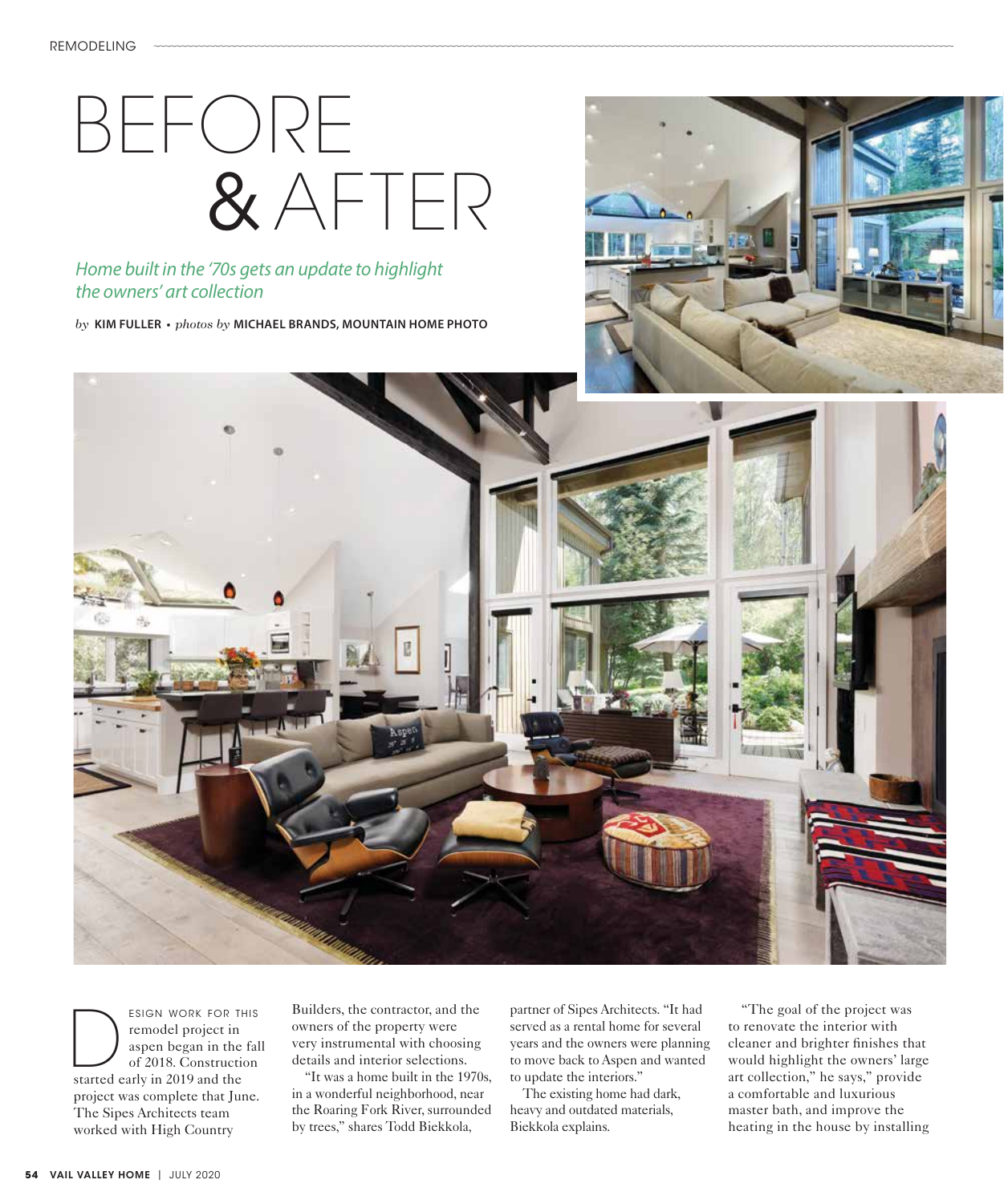



*We have a large selection of porcelain tile and stone*



#### *Carpet • Tile • Stone Wood Flooring • Blinds*

selectsurfacesvail.com 780 Nottingham Rd., Avon, CO 970.949.6800